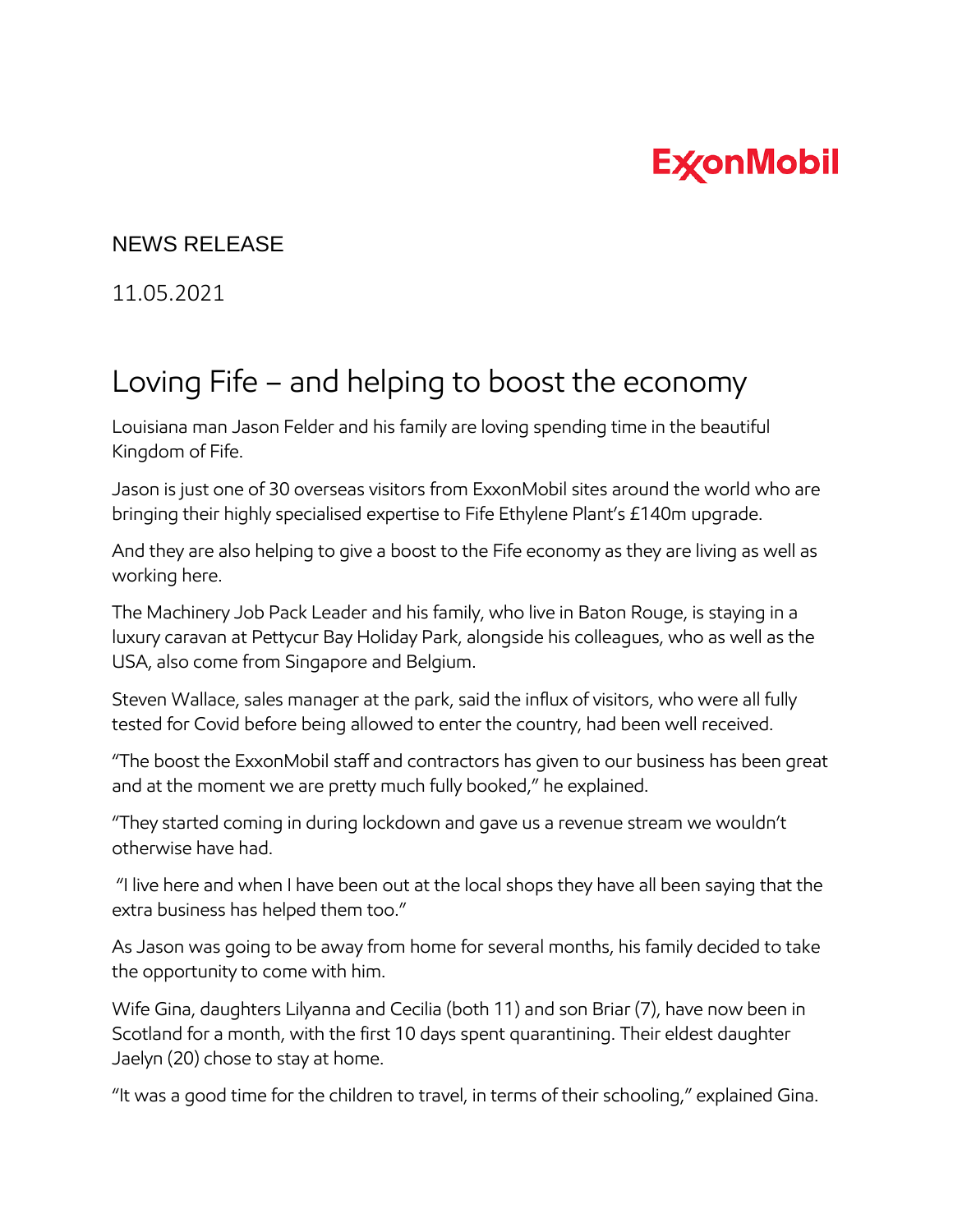"We checked everything with the school authorities who told us they would learn just as much travelling with us as they would in the classroom.

"We have been making sure they've been learning lots about Scotland and its history, and we've already managed to do quite a bit. It's really



beautiful here and we are having a lot of fun.

"Since the travel restrictions were lifted we've been to Edinburgh and seen the castle, visited the zoo and Arthur's Seat and did the Harry Potter tour. We've visited the local shopping malls and been to the beach.

"We are planning a trip to Fort William as well as Dunfermline Abbey, St Andrews and Stirling Castle. We're just trying to see as much as we can while we are here."

Cecilia said her favourite thing so far had been the Harry Potter tour.

And the youngsters have been taking the opportunity to practice their Scottish accents and learn new words and phrases!

Tom Courts, owner of the acclaimed butchers' shop in Burntisland High Street, says he welcomes the additional sales.

"We have had quite a lot of dealings with the ExxonMobil visitors, who we noticed because of their accents," he said.

"We have had some good banter with the Americans who have been buying our prize winning haggis and steaks, as well as lots of breakfast supplies, and it has given our business a good wee boost."

And at Romano's fish and chip shop in Burntisland, staff have also noticed an upturn in trade.

"We have been busy with deliveries to the caravan park over the past few weeks," said one.

The workers, who are all subject to strict Covid safety measures, have also been making good use of the areas takeaways, dry cleaners, supermarkets and other food and household stores.

Jason concluded: "I was across working in Fife myself in 2019 and I really wanted to bring my family with me this time as I missed them.